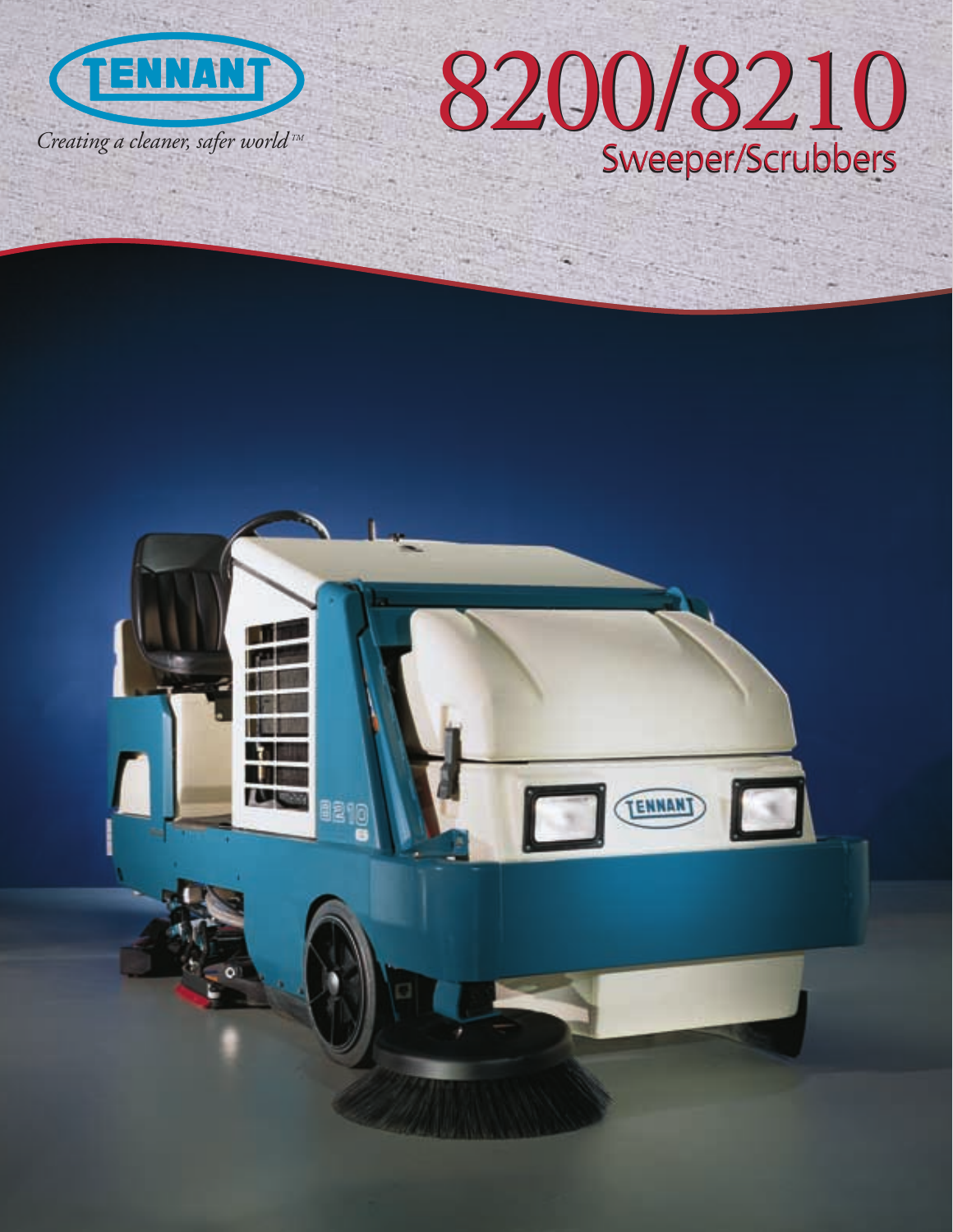

Get the productivity of larger machines in a compact sweeper/scrubber that is sized to meet congested facility needs and restricted budgets. One of two compact machines will meet your exact needs.

**Model 8200** The **Model 8200** offers incredible value in a high-performance cleaner. Think of it as two machines in one. A *high-performance sweeper* that controls dust as it picks up everything from sand or broken glass to pallet chips and bulky litter. It is also an *aggressive scrubber* with unmatched cleaning and solution control. Productivity-enhancing features include one-button scrubbing and all levers forward sweeping.



The TrueTrack<sup>™</sup> swing squeegee system **contains solution, even on tight turns.**

Combine these features in a machine that maneuvers down narrow aisles and in congested spaces, make the controls easy-to-use, simplify maintenance and make it affordable -- and you have a sweeper/scrubber that may well be the best value in the industry.

8200/ **Model8210** operation, and you have the **automated Model8210**. It makes Add many features that make cleaning more efficient, plus simplify maintenance and operators even more productive. One-button sweeping reduces controls to a single button. Auto filter shaking helps ensure the best dust control. The positionable scrub head cleans tight against walls, pallets and machinery. SuperScrub<sup>™</sup> increases scrubbing aggessiveness by 20%. Audible and visual service reminders, upgraded seat and tilt steering ease operation.



**Speed debris handling with a power dump, non-corroding hopper. It dumps into containers up to 57 in. (1450 mm) high.**



**2**

**The 8210 has an intelligent, LCD control panel that tells the operator when to perform maintenance, uses audible reminders and even diagnoses problems - in 12 languages!**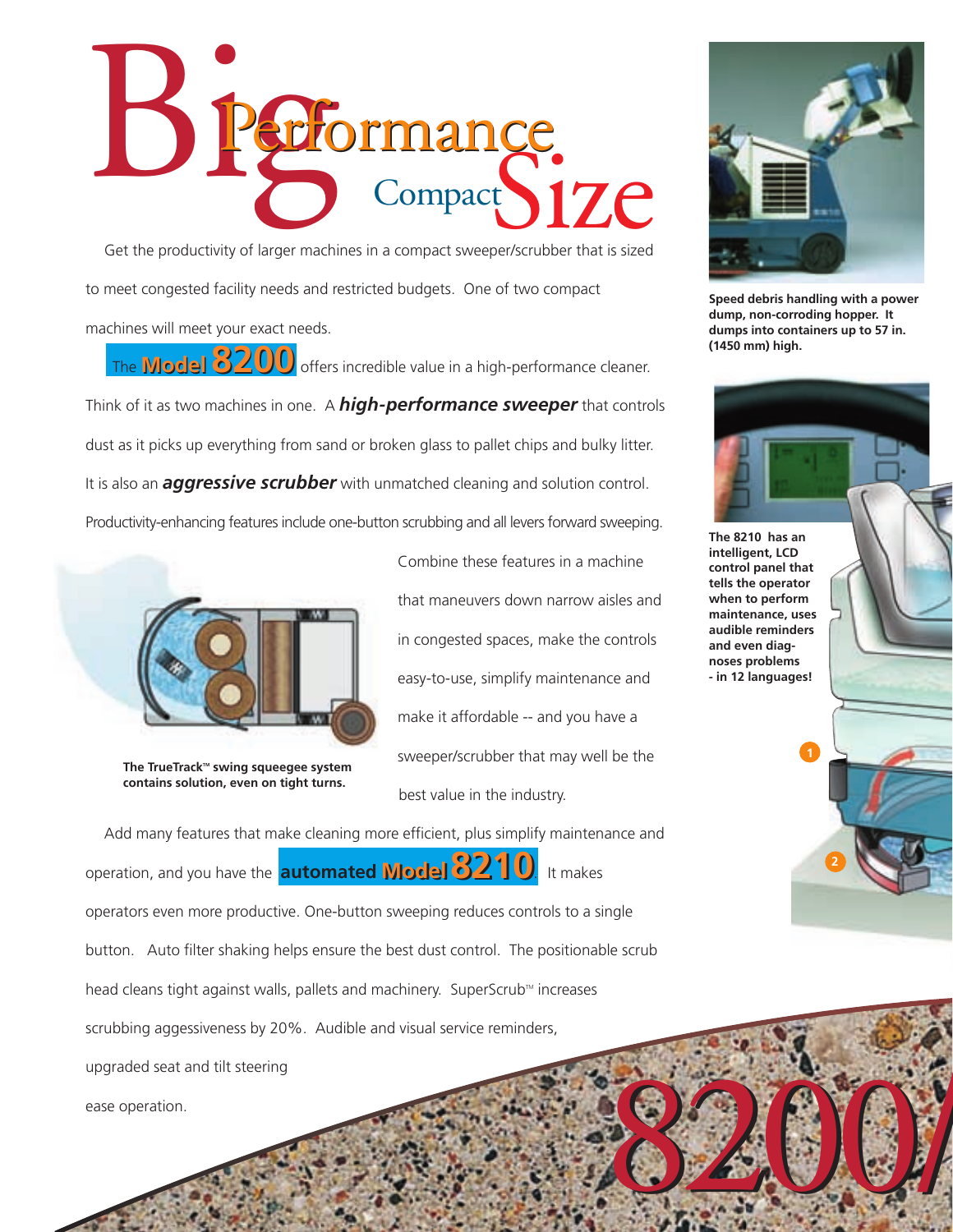

**The 8210's scrub head extends to clean tight against edges, pallets and machinery. Optional on the 8200.**



Add the ES<sup>™</sup>Plus system to extend scrubbing **by 360% without stopping to empty and refill solution tanks.**



**The 8210 automates both sweeping and scrubbing to make operators more productive.**

**Options include** a sturdy, UL-tested overhead guard to keep operators safe. A vacuum wand cleans hard-to-reach spaces. The MaxPro® 1200 scrub head gives you a wider path for added productivity. Extended Scrubbing (ES™Plus) triples the



**8210**Sweeper/Scrubbers

## **Models 8200 & 8210**

- Heavy-duty, wrap-around bumper, corner rollers, corrosion-resistant hopper, shroud and tanks mean the unit is built to last.
- No-tool squeegee, brush and filter change allow quick, easy maintenance. **2**
- InstantAccess™ no-tool, removable panel filter has fail-safe seal design for lasting performance. Automated, regular interval filter shaking ensures peak dust control. (8210 only) **3**
- Twin, overlapping, self-adjusting brushes provide aggressive cleaning. The scrub head extends to clean edges. (Standard on 8210, optional on 8200) **4**
- The main brush sweeps debris while the retractable side brush cleans edges. A high-volume vacuum fan pulls airborne dust through the patented Perma-Filter™. **5**